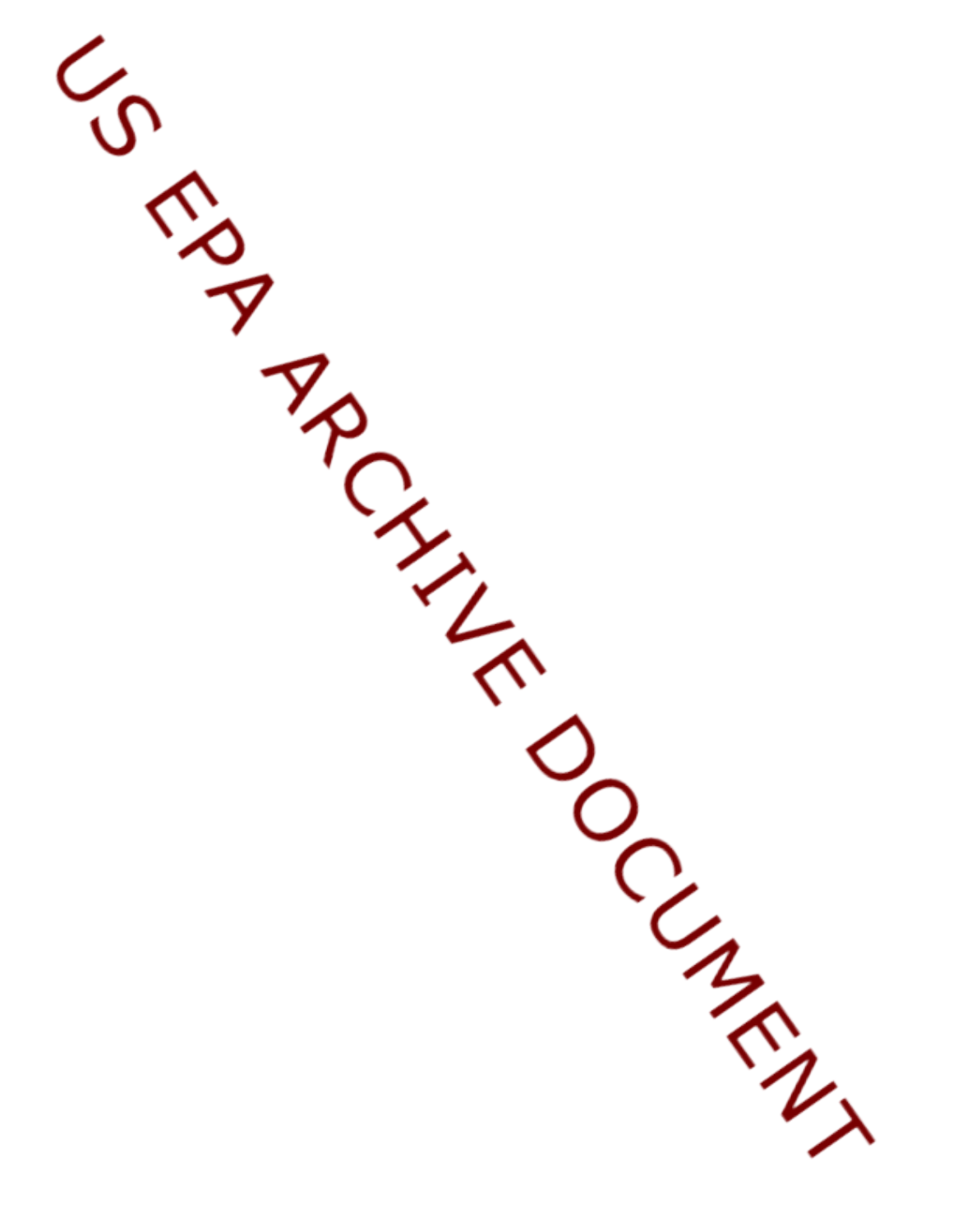# **Technical Factsheet on: SELENIUM**

[List of Contaminants](http://www.epa.gov/safewater/hfacts.html) 

 As part of the Drinking Water and Health pages, this fact sheet is part of a larger publication: **National Primary Drinking Water Regulations** 

## **Drinking Water Standards**

 MCL: 0.05 mg/l MCLG: 0.05 mg/l HAL(child): none

## **Health Effects Summary**

 damage to the peripheral nervous system; fatigue and irritability. Acute: Selenium is an essential nutrient at low levels. However, EPA has found it to potentially cause the following health effects from acute exposures at levels above the MCL: hair and fingernail changes;

No Health Advisories have been established for short-term exposures.

 levels above the MCL: hair and fingernail loss; damage to kidney and liver tissue, and the nervous and Chronic: Selenium has the potential to cause the following health effects from long-term exposures at circulatory systems.

 drinking water. Cancer: There is no evidence that selenium has the potential to cause cancer from lifetime exposures in

## **Usage Patterns**

Selenium is used extensively in the manufacture and production of glass, pigments, rubber, metal alloys, textiles, petroleum, medical therapeutic agents, and photographic emulsions. Selenium dioxide is the most widely used selenium compound in industry. It is used as an oxidizing agent in drug and other chemical manufacture; a catalyst in organic syntheses; an antioxidant in lubricating oils.

Production in 1985 was reported to be 429,515 pounds, with demand for its various uses as follows: electronic and photocopier components, 35%; Glass manufacturing, 30%; Chemical and pigments, 25%; and Other, 10%.

## **Release Patterns**

 enriched amounts of selenium. Selenium is the most strongly enriched element in coal, being present as There are no true deposits of selenium anywhere and it cannot economically be recovered from the earth directly. It usually occurs in the sulfide ores of the heavy metals; this includes pyrite, clausthalite, naumannite, tienammite and in selenosulfur. Soils in the neighborhood of volcanoes tend to have an organoselenium compound, a chelated species, or as an adsorbed element.

Selenium compounds are released to the air during the combustion of coal and petroleum fuels, and during the smelting and refining of other metals.

 From 1987 to 1993, according to the Toxics Release Inventory selenium releases to land and water totalled over 1 million lbs., of which about 99 percent was to land. These releases were primarily from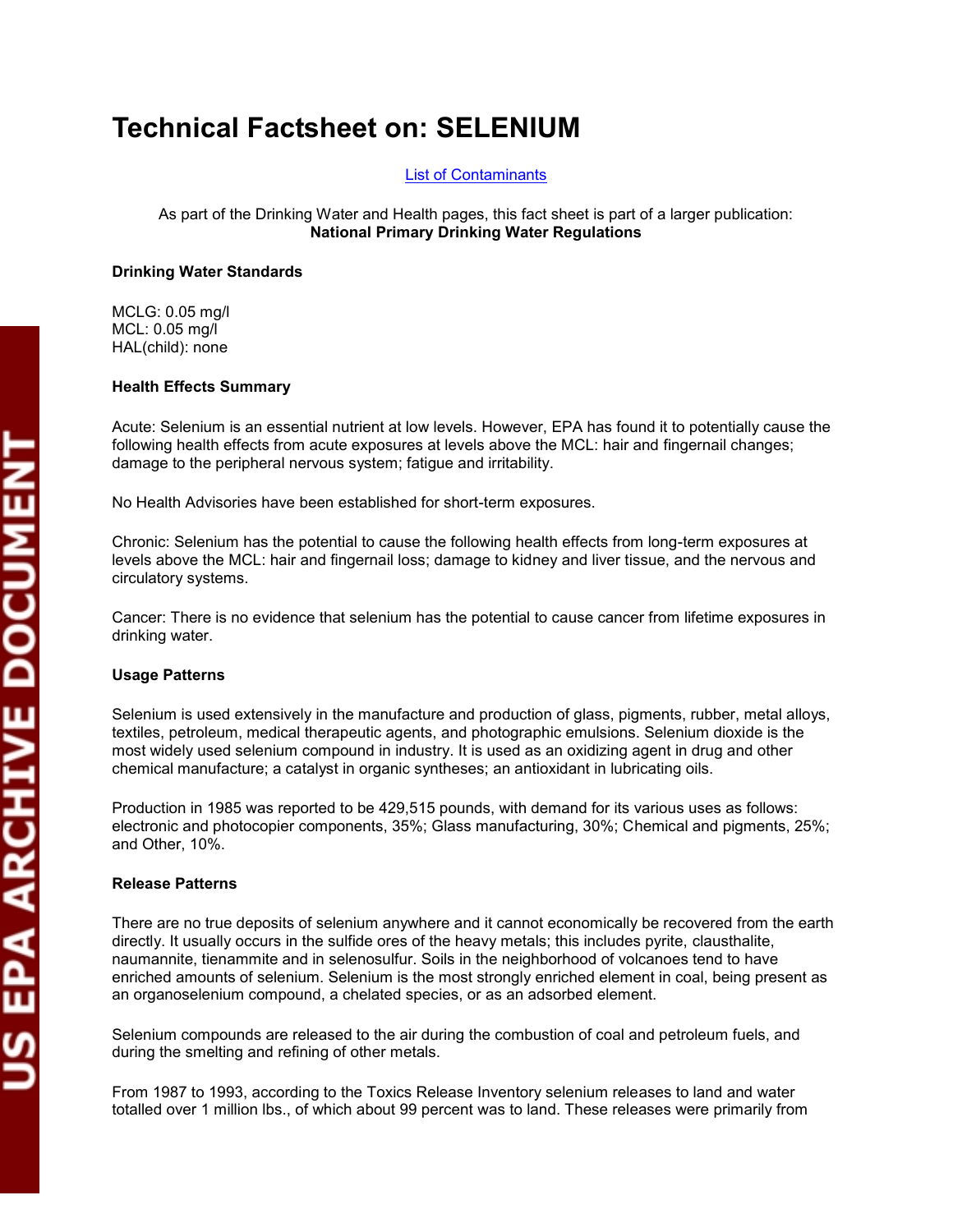copper smelting industries. The largest releases occurred in Utah. The largest direct releases to water occurred in Indiana.

 selenium ranging from 0.0000-0.01 ppm are commonly found in community drinking water. Selenium concentration in fresh water is usually around 0.02 ppm. The selenium content of surface water is greatly influenced by pH, being high in acidic ( $pH < 3.0$ ) and in alkaline waters ( $pH > 7.5$ ). Traces of

## **Environmental Fate**

 The toxicity of selenium depends on whether it is in the biologically active oxidized form. In alkaline soils and oxidizing conditions, selenium may be oxidized sufficiently to maintain the availability of its biologically active form, and cause plant uptake of the metal to be increased.

In acidic or neutral soils, it tends to remain relatively insoluble and the amount of biologically available selenium should steadily decrease. Selenium volatilizes from soils when converted to volatile selenium compounds (such as dimethyl selenide, dimethyl diselenide, and others) by microorganisms.

It is known that selenium accumulates in living tissues. For example, the selenium content of human blood is about 0.2 ppm. This value is about 1000 times greater than the selenium found in surface waters. It is clear that the human body does accumulate or concentrate selenium with respect to the environmental levels of selenium. Selenium has been found in marine fish meal at levels of about 2 ppm. This amount is around 50,000 times greater than the selenium found in seawater.

Selenium dioxide is the primary source of problems from industrial exposures since the dioxide forms selenious acid with water or sweat, and the acid is an irritant. Selenium compounds released during coal or petroleum combustion may be a significant source of exposure.

#### **Chemical/Physical Properties**

CAS Number: 7782-49-2

Color/ Form/Odor: Selenium is a metal which exists in nature only in the combined form.

Soil sorption coefficient: N/A

Bioconcentration Factor: BCF of 1000 in humans; 50,000 in marine fish

Solubilities:

 dioxide- 384 g/L at 14 deg C hydrogen- 3.8 L/L at 4 deg C sodium- 850 g/L at 20 deg C sulfide- insoluble

Common Ores: Usually found in the sulfide ores of the heavy metals, such as pyrite, clausthalite, naumannite, tiemannite. Also found in coal.

#### **Other Regulatory Information**

Monitoring:

-- For Ground Water Sources: